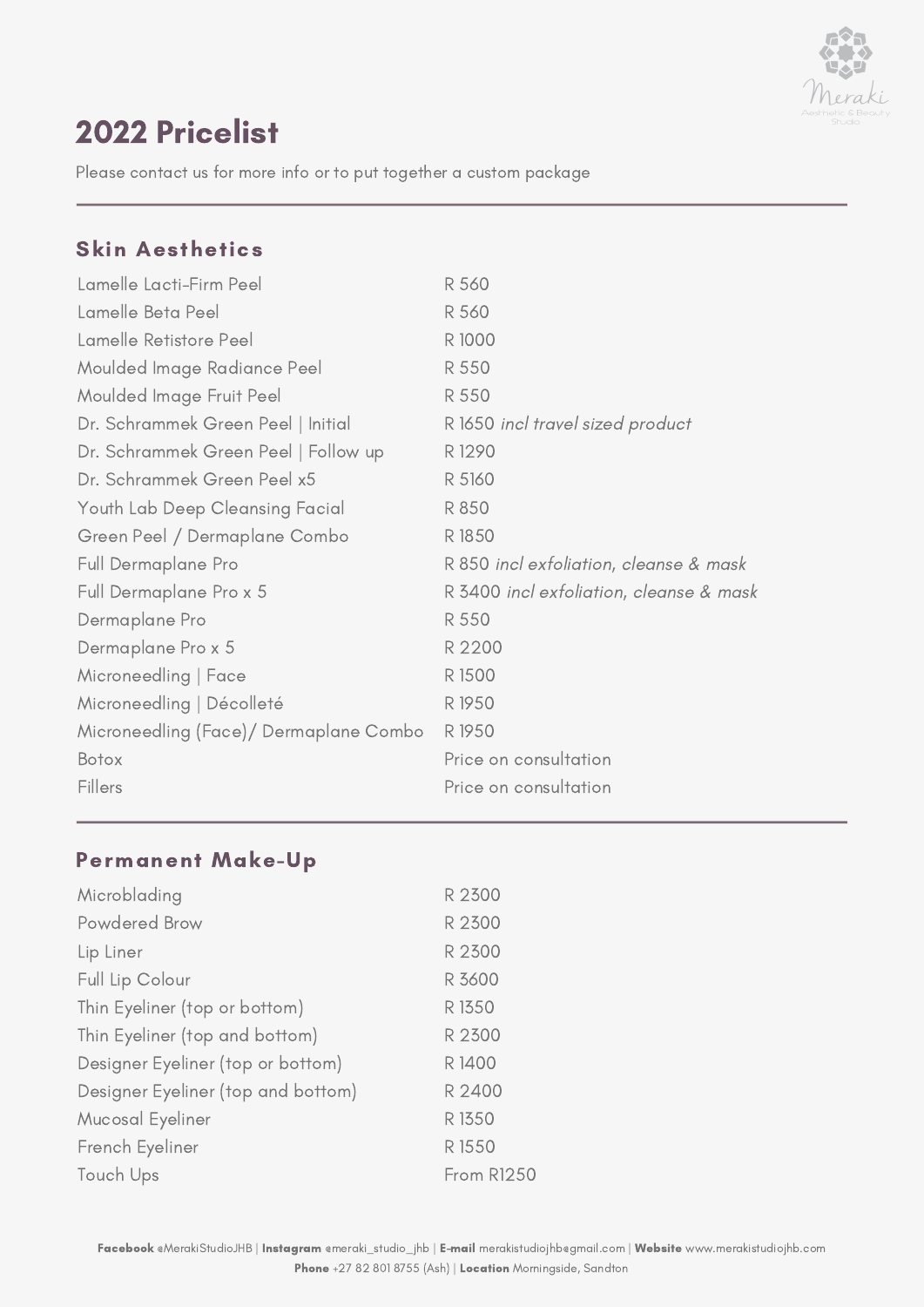

## Nails & Feet

| Mobile Service   Hands & Feet     | Treatment price + travel fee's* |
|-----------------------------------|---------------------------------|
| Express Manicure   Pedicure       | R 200   R 280                   |
| Manicure   Pedicure               | R 250   R 350                   |
| Men's Manicure   Men's Pedicure   | R 250   R 290                   |
| Gelish Manicure   Gelish Pedicure | R 350   R 480                   |
| Gelish Mani & Pedi Combo          | R 760                           |
| Tips with Acrylic                 | R 520                           |
| <b>Acrylic Overlay</b>            | R 400                           |
| Acrylic Fill with Gelish Overlay  | R 370                           |
| File, Buff & Pant                 | R 150                           |
| <b>IBX Nail Treatment</b>         | R 150                           |
| Soak Off                          | <b>R80</b>                      |
| Repair (Price Per Nail)           | R 60                            |

# Body

| Spray Tan         | R 550 |
|-------------------|-------|
| Spray Tan Package | R4950 |

## Eyes

| Brow Tint                  | R 90       |
|----------------------------|------------|
| Lash Tint                  | R 90       |
| Lash & Brow Tint           | R 150      |
| <b>Brow Wax</b>            | <b>R80</b> |
| Brow Wax & Tint            | R 140      |
| Brow Wax, Tint & Lash List | R 230      |
|                            |            |

## Waxing

| $1/2$ Leg | R 170 |
|-----------|-------|
| $3/4$ Leg | R 190 |
| Full Leg  | R 240 |
| Full Arm  | R 200 |
| Half Arm  | R 150 |